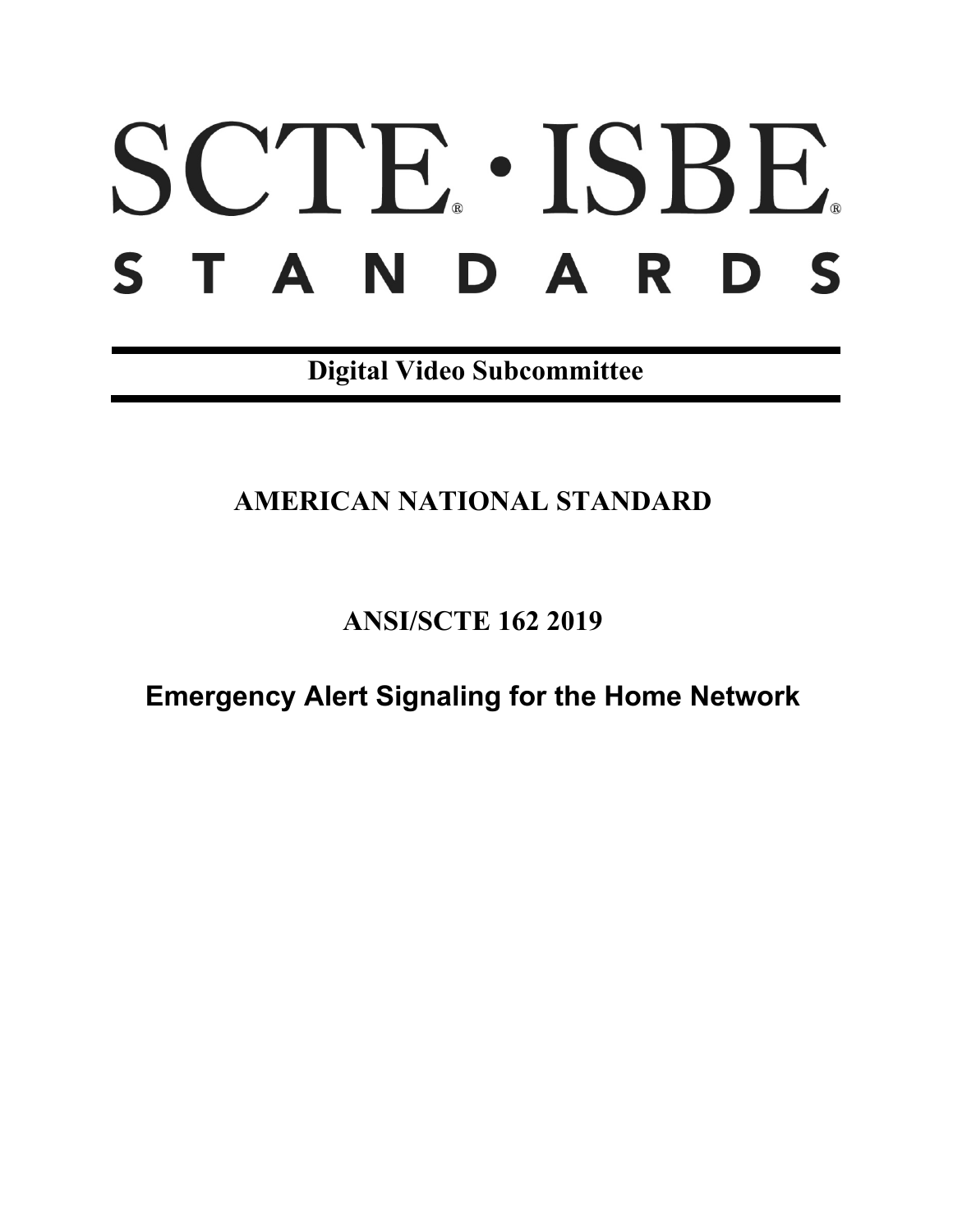## **NOTICE**

The Society of Cable Telecommunications Engineers (SCTE) / International Society of Broadband Experts (ISBE) Standards and Operational Practices (hereafter called "documents") are intended to serve the public interest by providing specifications, test methods and procedures that promote uniformity of product, interchangeability, best practices and ultimately the long-term reliability of broadband communications facilities. These documents shall not in any way preclude any member or non-member of SCTE•ISBE from manufacturing or selling products not conforming to such documents, nor shall the existence of such standards preclude their voluntary use by those other than SCTE•ISBE members.

SCTE•ISBE assumes no obligations or liability whatsoever to any party who may adopt the documents. Such adopting party assumes all risks associated with adoption of these documents, and accepts full responsibility for any damage and/or claims arising from the adoption of such documents.

Attention is called to the possibility that implementation of this document may require the use of subject matter covered by patent rights. By publication of this document, no position is taken with respect to the existence or validity of any patent rights in connection therewith. SCTE•ISBE shall not be responsible for identifying patents for which a license may be required or for conducting inquiries into the legal validity or scope of those patents that are brought to its attention.

Patent holders who believe that they hold patents which are essential to the implementation of this document have been requested to provide information about those patents and any related licensing terms and conditions. Any such declarations made before or after publication of this document are available on the SCTE•ISBE web site at [http://www.scte.org.](http://www.scte.org/)

All Rights Reserved

© Society of Cable Telecommunications Engineers, Inc. 2019 140 Philips Road Exton, PA 19341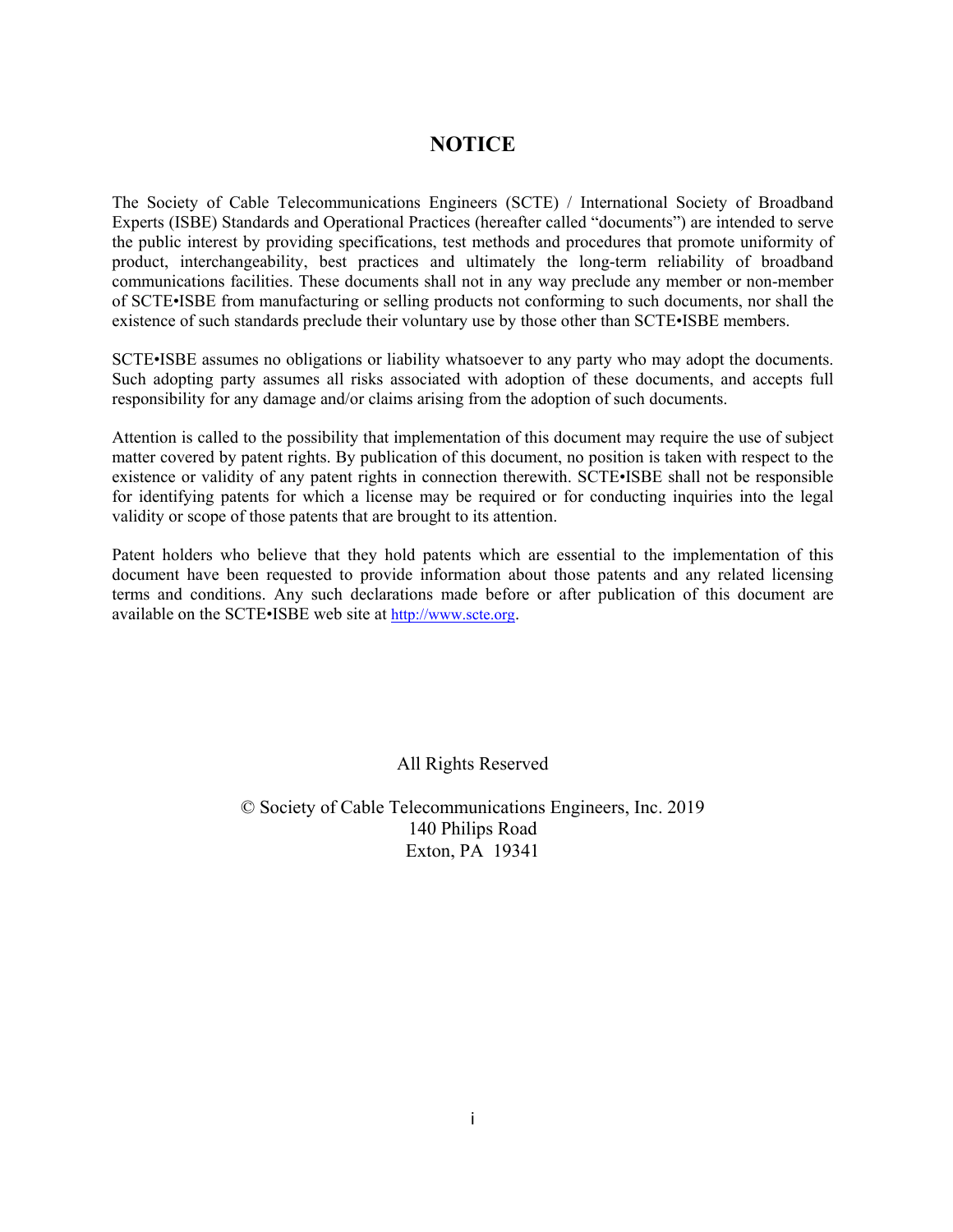## **Contents**

| 1.                                                                      |               |                                                                    |  |  |  |
|-------------------------------------------------------------------------|---------------|--------------------------------------------------------------------|--|--|--|
| 2.                                                                      |               |                                                                    |  |  |  |
|                                                                         | 2.1           |                                                                    |  |  |  |
| 2.1.1                                                                   |               |                                                                    |  |  |  |
|                                                                         |               | 2.1.2                                                              |  |  |  |
|                                                                         | $2.2^{\circ}$ |                                                                    |  |  |  |
|                                                                         | 2.2.1         |                                                                    |  |  |  |
|                                                                         | 2.2.2         |                                                                    |  |  |  |
|                                                                         | 2.3           |                                                                    |  |  |  |
|                                                                         | 2.4           |                                                                    |  |  |  |
|                                                                         | 2.5           |                                                                    |  |  |  |
| 3.                                                                      |               |                                                                    |  |  |  |
|                                                                         | 3.1           | Distribution of Emergency Alert Information to Consumer Devices  4 |  |  |  |
|                                                                         | 3.2           |                                                                    |  |  |  |
|                                                                         | 3.3           |                                                                    |  |  |  |
|                                                                         | 3.4           |                                                                    |  |  |  |
| 4.                                                                      |               |                                                                    |  |  |  |
|                                                                         |               |                                                                    |  |  |  |
| ANNEX B. Example XML Instance – EAS Signaling Message (Informative)  15 |               |                                                                    |  |  |  |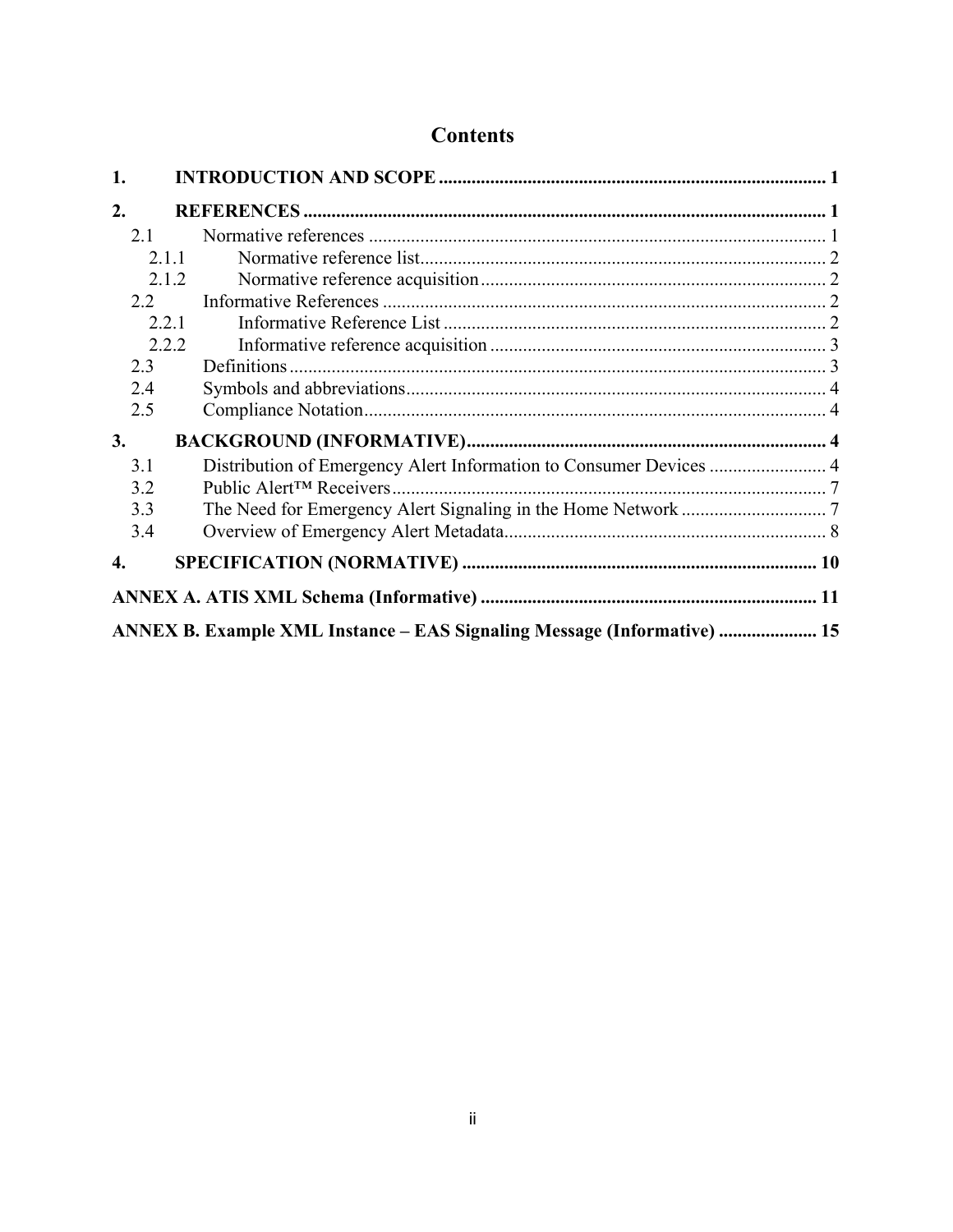#### **FOREWORD**

This standard was developed jointly under the auspices of the Consumer Technology Association (CTA) R8 Cable Compatibility Committee and the Society of Cable Telecommunications Engineers (SCTE) Digital Video Subcommittee (DVS).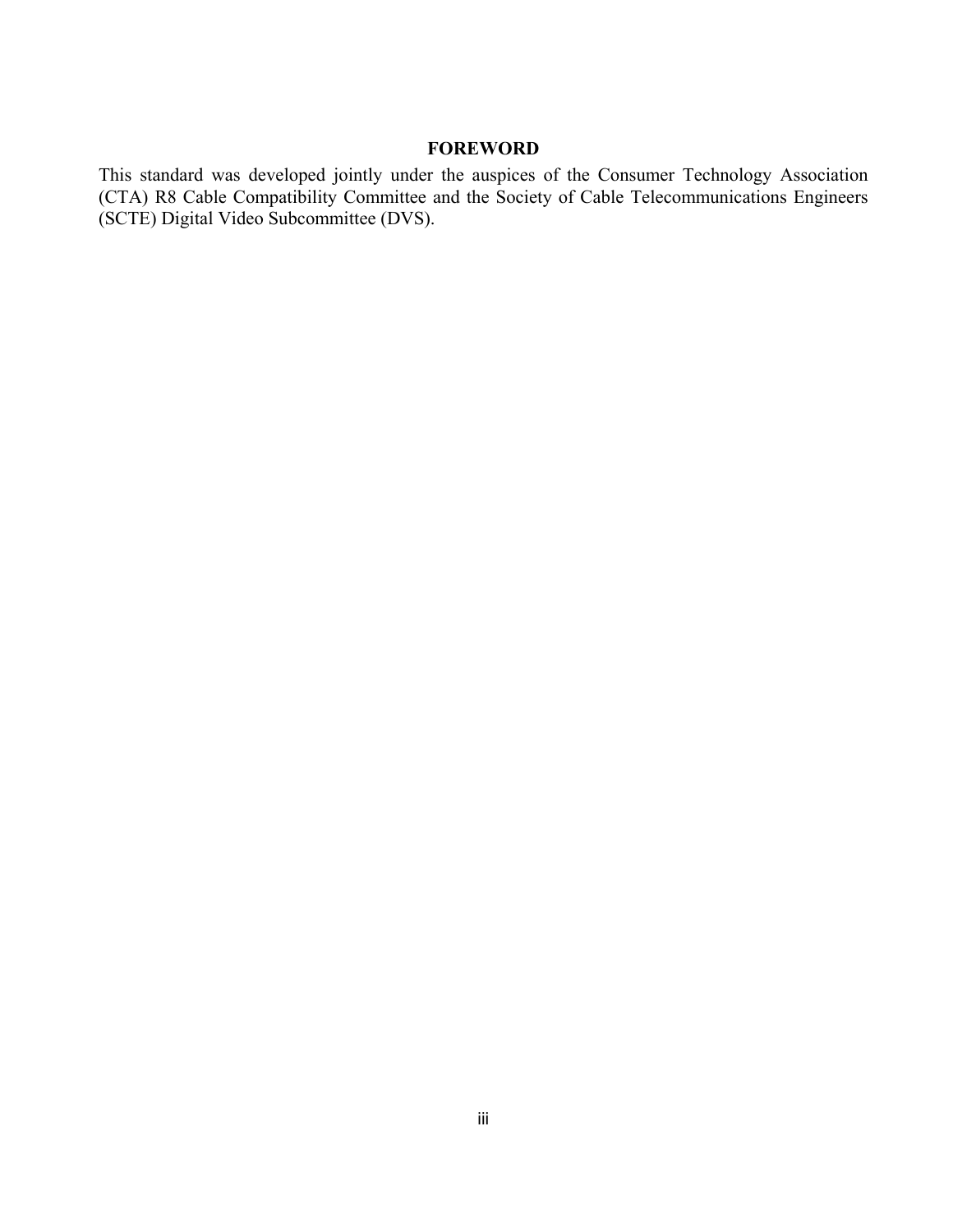#### **Emergency Alert Metadata for the Home Network**

#### <span id="page-4-0"></span>**1. INTRODUCTION AND SCOPE**

<span id="page-4-3"></span>SCTE 162 standardizes metadata elements describing emergency alert events to devices in a home network, for applications involving the delivery of Commercial Video Services into the home network. Commercial Video Services are sources of audio/video content provided as live or ondemand streams from a particular service provider. Other standards define emergency alert signaling for digital cable receiving devices (ANSI J-STD-042-A [\[2\]\)](#page-5-4) and for IPTV terminal devices (ATIS-0800012 [\[1\]\)](#page-5-5). Receiving devices in the home with access to Commercial Video Services may wish to place such content on a home network. SCTE 162 defines a metadata format usable by these receiving devices to notify client devices in the home network of emergency alert information including text, audio, and specific details about the alert (such as originator and event code, severity, etc.). Some types of alerts are urgent enough that they trigger client devices to immediately switch to another channel offered by that service provider which is a source of live audio/video describing details of the alert (the "Details Channel"). The metadata format described here provides a pointer to the Details Channel for such cases. When outputting live programming on a channel defined in the schema as an "Exception Channel," client devices remain tuned to that channel to receive details of the alert.

Note that SCTE 162 does not specify required receiver behavior. Guidelines for the use of the metadata standardized here, such as those developed by the Digital Living Network Alliance (DLNA), specify these requirements. The purpose of SCTE 162 is to standardize the delivery format and syntax and semantics of the emergency alert metadata, specified here in the form of an XML Schema and associated element definitions.

Note also that SCTE 162 does not describe transport protocols and methods for the delivery of the emergency alert metadata in the home network. These aspects of the system definition are specified in other guidelines and standards. See for example DLNA guidelines on this topic.

Users of this standard should be aware that EAS is a topic which is subject to regulation and is currently under consideration by the Federal Emergency Management Agency (FEMA).

It should further be noted that service providers may not always provide emergency alert information in a format that is identifiable or translatable to the format required for redistribution within the home network as defined within this document.

#### <span id="page-4-1"></span>**2. REFERENCES**

#### <span id="page-4-2"></span>*2.1 Normative references*

The following standards contain provisions that, through reference in this text, constitute normative provisions of the appropriate sections of this standard. At the time of publication, the editions indicated were valid. All standards are subject to revision, and parties to agreements based on this standard are encouraged to investigate the possibility of applying for the most recent editions of the standards listed in Sec. [2.1.1.](#page-5-0)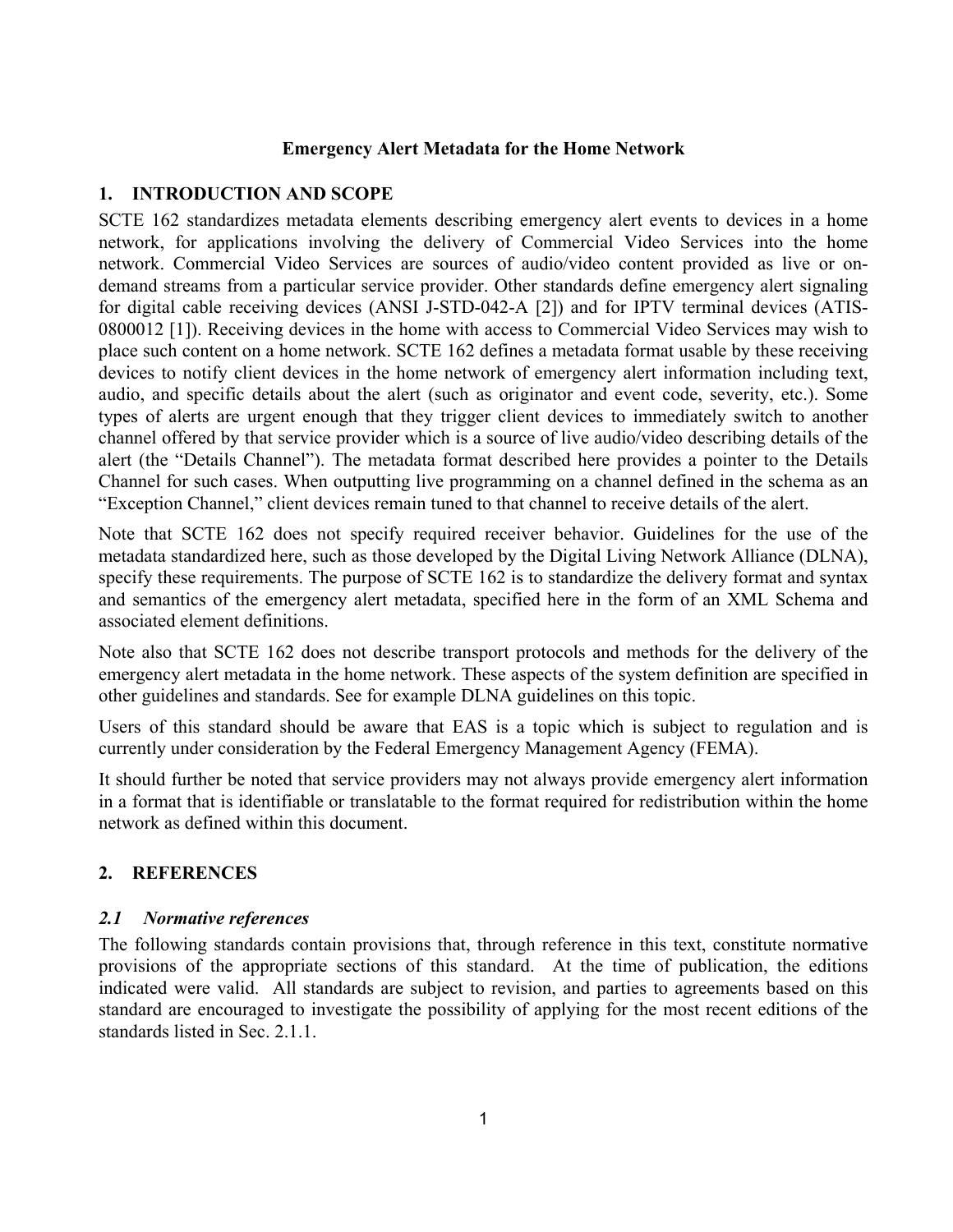Note: [SCTE 162](#page-4-3) incorporates text from ATIS-0800012 [\[1\]](#page-5-5) by permission of the Alliance for Telecommunications Industry Solutions, Inc., which retains all applicable copyrights to ATIS-0800012 [\[1\].](#page-5-5)

- <span id="page-5-0"></span>2.1.1 Normative reference list
- <span id="page-5-5"></span>[1] ATIS-0800012 IPTV Emergency Alert System Metadata Specification, June, 2008, Alliance for Telecommunications Industry Solutions.
- <span id="page-5-1"></span>2.1.2 Normative reference acquisition

ATIS - Alliance for Telecommunications Industry Solutions, Inc.

• Alliance for Telecommunications Industry Solutions, 1200 G Street, NW, Suite 500, Washington, D.C. 20005; Ph: 202.628.6380; Fax: 202.393.5453; Internet: https://www.atis.org/docstore/default.aspx; E-mail: atispr@atis.org.

#### <span id="page-5-2"></span>*2.2 Informative References*

- <span id="page-5-3"></span>2.2.1 Informative Reference List
- <span id="page-5-4"></span>[2] ANSI J-STD-042-A, Emergency Alert Messaging for Cable, November 2007. Also known as SCTE 18 2007.
- <span id="page-5-8"></span>[3] ATIS-0800007, IPTV High Level Architecture, Alliance for Telecommunications Industry Solutions, 2007.
- <span id="page-5-7"></span>[4] ATIS-0800010, Emergency Alert Provisioning Specification, Alliance for Telecommunications Industry Solutions, 2008.
- <span id="page-5-6"></span>[5] Common Alerting Protocol (CAP) v1.1, OASIS Standard CAP-V1.1, October 2005, [http://www.oasis-open.org/committees/download.php/15135/emergency-CAPv1.1-](http://www.oasis-open.org/committees/download.php/15135/emergency-CAPv1.1-Corrected_DOM.pdf) [Corrected\\_DOM.pdf](http://www.oasis-open.org/committees/download.php/15135/emergency-CAPv1.1-Corrected_DOM.pdf)  <http://docs.oasis-open.org/emergency/cap/v1.1/errata/approved/CAP-v1.1-errata.pdf>
- [6] ANSI/CTA2009-B R-2016, Performance Specification for Public Alert Receivers, Consumer Technology Association.
- <span id="page-5-10"></span>[7] INCITS 31-2009[R2014], Information Technology  $\sqrt{C}$ odes for the Identification of Counties and Equivalent Areas of the United States, Puerto Rico, and the Insular Areas. https://webstore.ansi.org/Standards/INCITS/INCITS312009R2014
- <span id="page-5-9"></span>[8] FCC Rules, 47 C.F.R. Part 11, Emergency Alert System (EAS). https://www.ecfr.gov/cgi-bin/text-idx?mc=true&node=pt47.1.11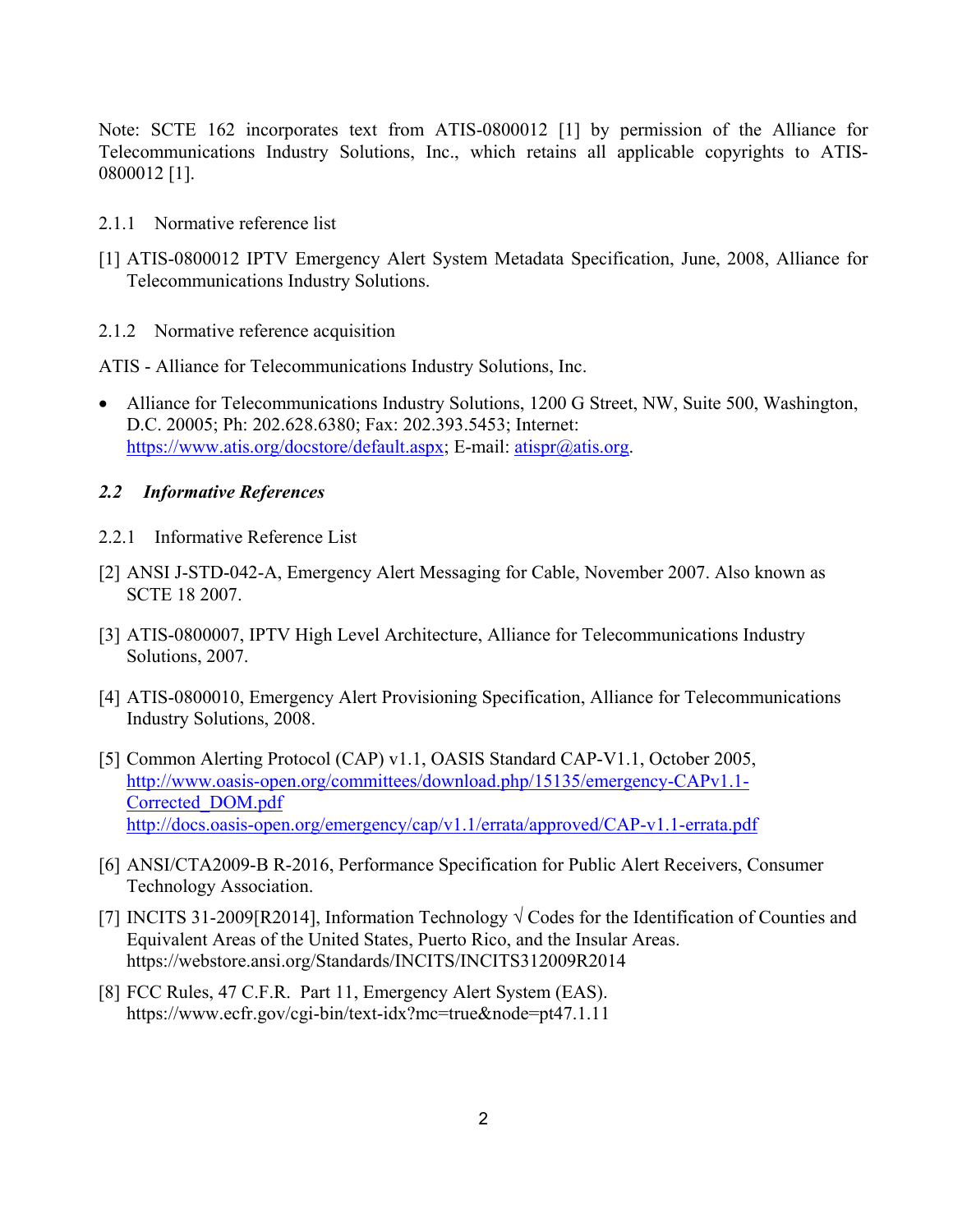#### <span id="page-6-0"></span>2.2.2 Informative reference acquisition

ANSI Standards: United States of America

• American National Standards Institute, Customer Service, 11 West 42nd Street, New York NY 10036; Phone 212-642 4900; Fax 212-302-1286; Internet: [http://www.ansi.org;](http://www.ansi.org/) E-mail: sales@ansi.org.

ATIS - Alliance for Telecommunications Industry Solutions, Inc.

• Alliance for Telecommunications Industry Solutions, 1200 G Street, NW, Suite 500, Washington, D.C. 20005; Ph: 202.628.6380; Fax: 202.393.5453; Internet: https://www.atis.org/docstore/default.aspx; E-mail: atispr@atis.org.

OASIS Standards:

• Organization for the Advancement of Structured Information Standards (OASIS); Internet: http://www.oasis-open.org/.

CTA Standards:

• Global Engineering Documents, World Headquarters, 15 Inverness Way East, Englewood, CO USA 80112-5776; Phone 800-854-7179; Fax 303-397-2740; Internet http://global.ihs.com ; Email global@ihs.com.

FCC Rules

U.S. Code of Federal Regulations (C.F.R.), U.S. Government Printing Office, Washington, D.C. 2040; also available at: [https://www.fcc.gov/wireless/bureau-divisions/technologies-systems](https://www.fcc.gov/wireless/bureau-divisions/technologies-systems-and-innovation-division/rules-regulations-title-47)[and-innovation-division/rules-regulations-title-47](https://www.fcc.gov/wireless/bureau-divisions/technologies-systems-and-innovation-division/rules-regulations-title-47)

#### <span id="page-6-1"></span>*2.3 Definitions*

For the purposes of this standard, the following definitions apply.

| Details Channel             | A source of live, streaming audio/video programming that contains<br>emergency alert information. The Details Channel is delivered as a Single<br>Program Transport Stream, containing possibly multiple (multilingual)<br>audio tracks.                                                                                                                                                                    |
|-----------------------------|-------------------------------------------------------------------------------------------------------------------------------------------------------------------------------------------------------------------------------------------------------------------------------------------------------------------------------------------------------------------------------------------------------------|
| <b>Exception Channel</b>    | A channel that receiving devices are not expected to tune away from in an<br>emergency. It may contain a lert information equivalent to the Details<br>Channel, thus fulfilling the function of a forced acquisition of a Details<br>Channel. The service provider's designation of a channel as an Exception<br>Channel is limited to the set of audio/video sources provided by that service<br>provider. |
| Commercial Video<br>Service | Sources of audio/video content provided as live or on-demand streams<br>coming into the home from a service provider.                                                                                                                                                                                                                                                                                       |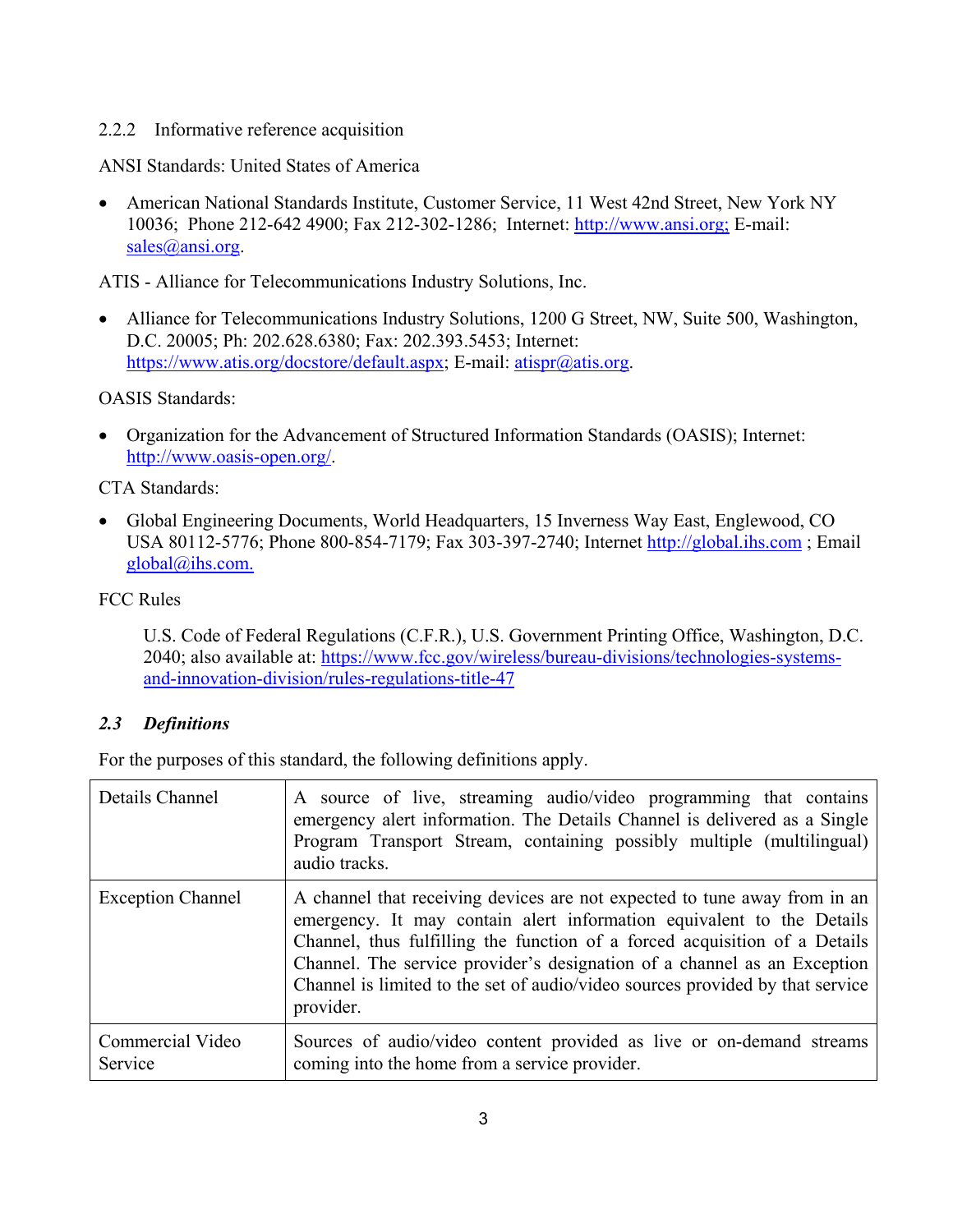#### <span id="page-7-0"></span>*2.4 Symbols and abbreviations*

- ANSI American National Standards Institute
- ATIS Alliance for Telecommunications Industry Solutions
- A/V Audio/Video
- CTA Consumer Technology Association
- DLNA Digital Living Network Alliance
- DMP Digital Media Player
- DMR Digital Media Renderer
- DMS Digital Media Server
- DTV Digital Television
- DVR Digital Video Recorder
- EAS Emergency Alert System
- FEMA Federal Emergency Management Agency
- IIF IPTV Interoperability Forum
- ITF IPTV Terminal Function
- NOAA National Oceanographic and Atmospheric Administration
- OASIS Organization for the Advancement of Structured Information Standards
- PTF Protocol Translator Function
- SAME Specific Area Message Encoding
- SCTE Society of Cable Telecommunications Engineers
- SP Service Provider
- WAN Wide area network
- <span id="page-7-1"></span>XML Extensible Markup Language

## *2.5 Compliance Notation*

As used in this document, *"shall"* and *"must"* denote a mandatory provisions of the standard. *"Should"* denotes a provision that is recommended but not mandatory. *"May"* denotes a feature whose presence does not preclude compliance that may or may not be present at the option of the implementer. *"Optional"* denotes items that may or may not be present in a compliant implementation.

## <span id="page-7-2"></span>**3. BACKGROUND (INFORMATIVE)**

The following section describes ways in which emergency alert information may arrive in the consumer domain. Next, the different pieces of emergency alert data that may be delivered are described.

## <span id="page-7-3"></span>*3.1 Distribution of Emergency Alert Information to Consumer Devices*

Emergency alerts are federally mandated for radio and television broadcasting in the US, and are defined for digital cable and devices marketed as "digital-cable-ready." [Figure 1](#page-8-0) is a block diagram of a distribution system showing delivery of EAS information to the consumer domain, with different receiving devices in the home forwarding that information to a home network. As shown, there are several sources of EAS information, including those emanating from telco, satellite, and cable service providers.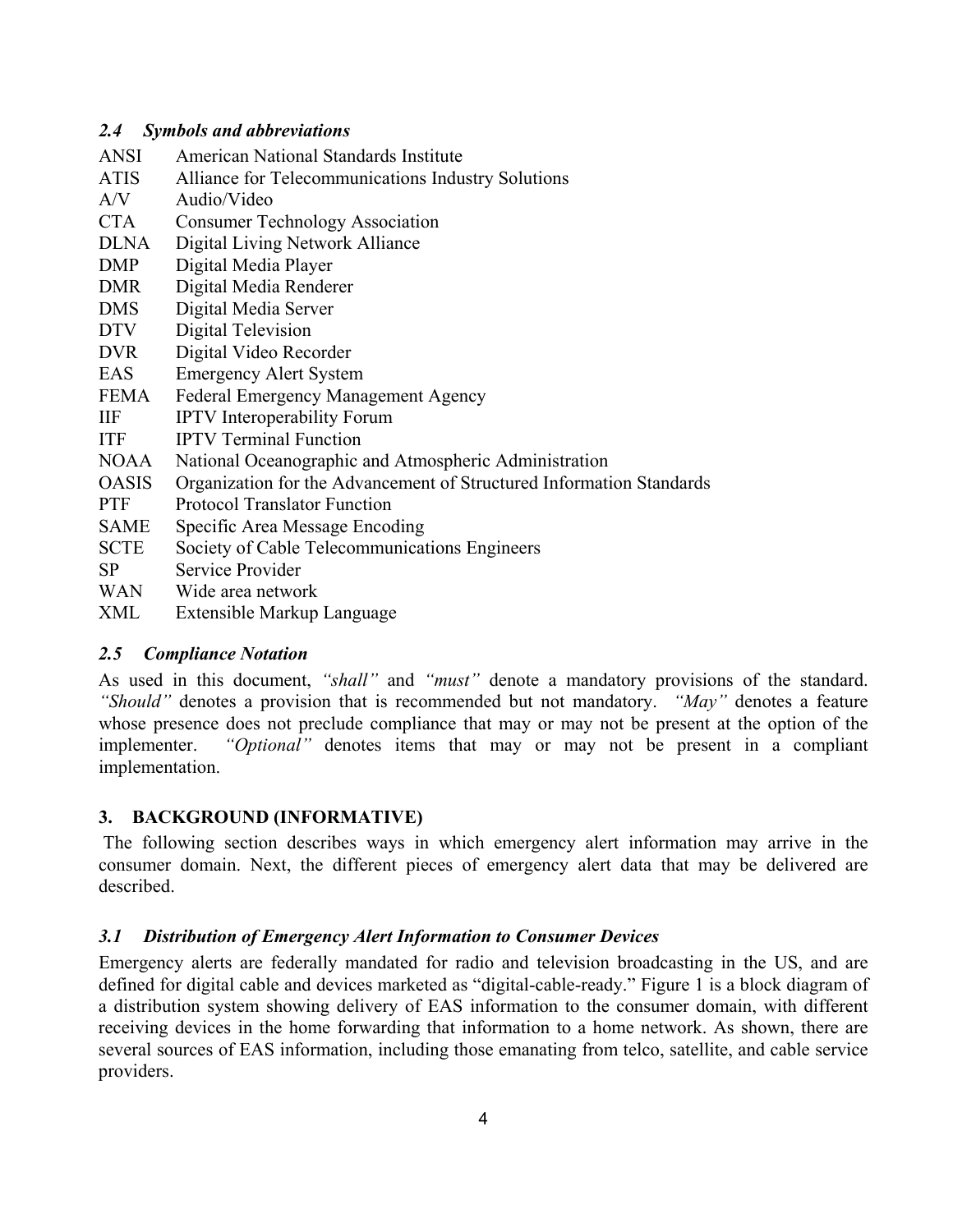A functional block called a Protocol Translator Function (PTF) connects to commercial video services on the WAN provided by a Service Provider (SP), and performs any protocol translations needed to allow it to act as a Digital Media Server (DMS) to offer these services or a subset of these services to clients in the home network. The PTF itself likely does not have any disk storage or decoding/rendering capability or any audio/video direct output for display.



**Figure 1** Delivery of Emergency Alert Information into the Consumer Domain

<span id="page-8-0"></span>As shown in [Figure 1,](#page-8-0) the EAS Encoder-Decoder is responsible for collecting EAS source messages from governmental agencies or weather services such as National Oceanographic and Atmospheric Administration (NOAA). The SP may add data pertinent to the operation of their system which delivers the EAS signaling messages to consumers. The FCC has indicated their intent to shift from the current audio tone-based signaling method to a method based on the XML-based OASIS CAP v1.1 [\[5\]](#page-5-6) protocol.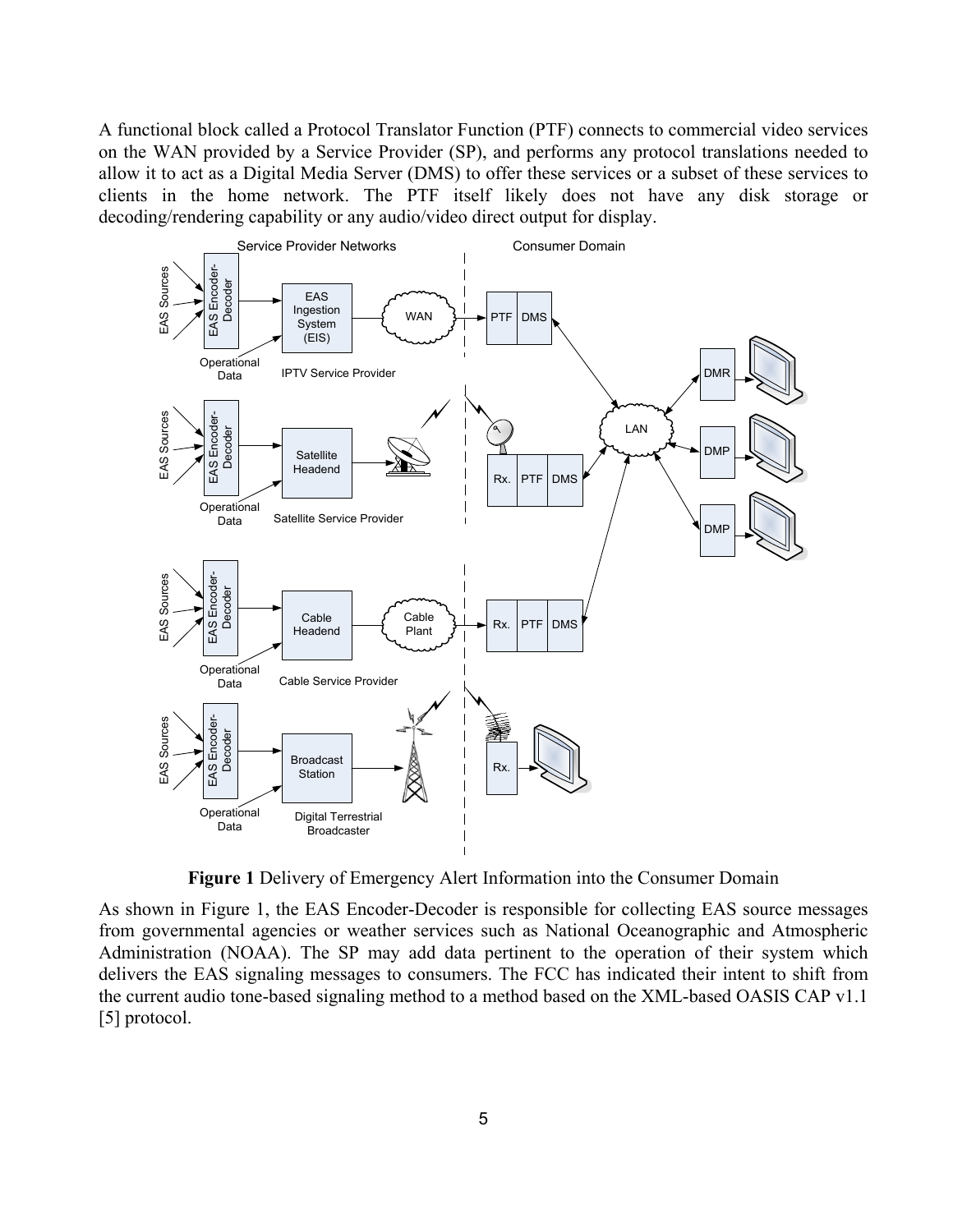In [Figure 1,](#page-8-0) the PTF (Protocol Translation Function) is an entity that can function to extend the commercial video services offered by a Service Provider (including EAS) to the home network. The PTF can perform protocol translation on multiple network layers.

For IPTV services in the United States, Alliance for Telecommunications Industry Solutions (ATIS) IPTV Interoperability Forum (IIF) has published a set of specifications for the delivery of EAS signaling and content to consumer devices. ATIS-0800010, Emergency Alert Provisioning Specification [\[4\]](#page-5-7) provides a system-level description of EAS functionality in the IPTV network, including required functionality of consumer-domain IPTV devices. ATIS-0800012, *IPTV Emergency Alert System Metadata Specification* [\[1\],](#page-5-5) specifies the associated EAS metadata in XML format.

The EAS signaling and content are delivered via IP multicast on an ATIS IIF-compliant IPTV network spanning from the SP to multiple ATIS IIF-defined IPTV Terminal Function (ITF) devices in the home. The ATIS XML schema for EAS is based on CAP v1.1 [\[5\],](#page-5-6) with additions and exceptions as needed for the IPTV application and signaling to consumer devices.

ATIS IIF includes a PTF block in its high level architecture to allow connectivity to a home network. As described in the ATIS IIF High Level Architecture [\[3\]](#page-5-8) specification, a PTF includes ITF functionality and can reside on any device in the home network. ATIS IIF specifications do not address the functionality of the PTF.

Protocols defined by ATIS IIF specifications provide delivery of IPTV services, including audio/video and emergency alerts, to ITF devices in the home. Independently, using the same home network physical infrastructure, commercial audio/video and emergency alerts may be delivered to client devices in the home via standard protocols such as those being defined by the Digital Network Living Alliance (DLNA) using devices compliant with such guidelines and following the recommendations given in the present document.

**SCTE 162** includes almost all the same data as the ATIS EAS signaling message defined in ATIS-0800012, *IPTV Emergency Alert System Metadata Specification* [\[1\].](#page-5-5) The ANSI J-STD-042-A [\[2\]](#page-5-4) standard, *Emergency Alert Messaging for Cable* contains similar data. Data provided by ANSI-J-STD-042-A [\[2\]](#page-5-4) can be used by the cable terminal, with appropriate mapping of metadata elements, to create EAS signaling in accordance with SCTE 162.

A/V services offered by a satellite provider can be made available on the home network in a similar fashion.

Note that [Figure 1](#page-8-0) shows that in the case of commercial video arriving via terrestrial broadcast, separate EAS signaling data is not available for distribution to the home network. However the audio/video contents from terrestrial broadcast sources might be placed on the network. A viewer watching any consumer device capable of receiving and processing an off-air terrestrial broadcast signal (directly or over a local home network) has access to all emergency alert information and announcements simply by viewing program video and listening to program audio. As of the date of publication of this standard, there is no standard method for signaling emergency alert information in a machine-readable format within DTV terrestrial broadcast.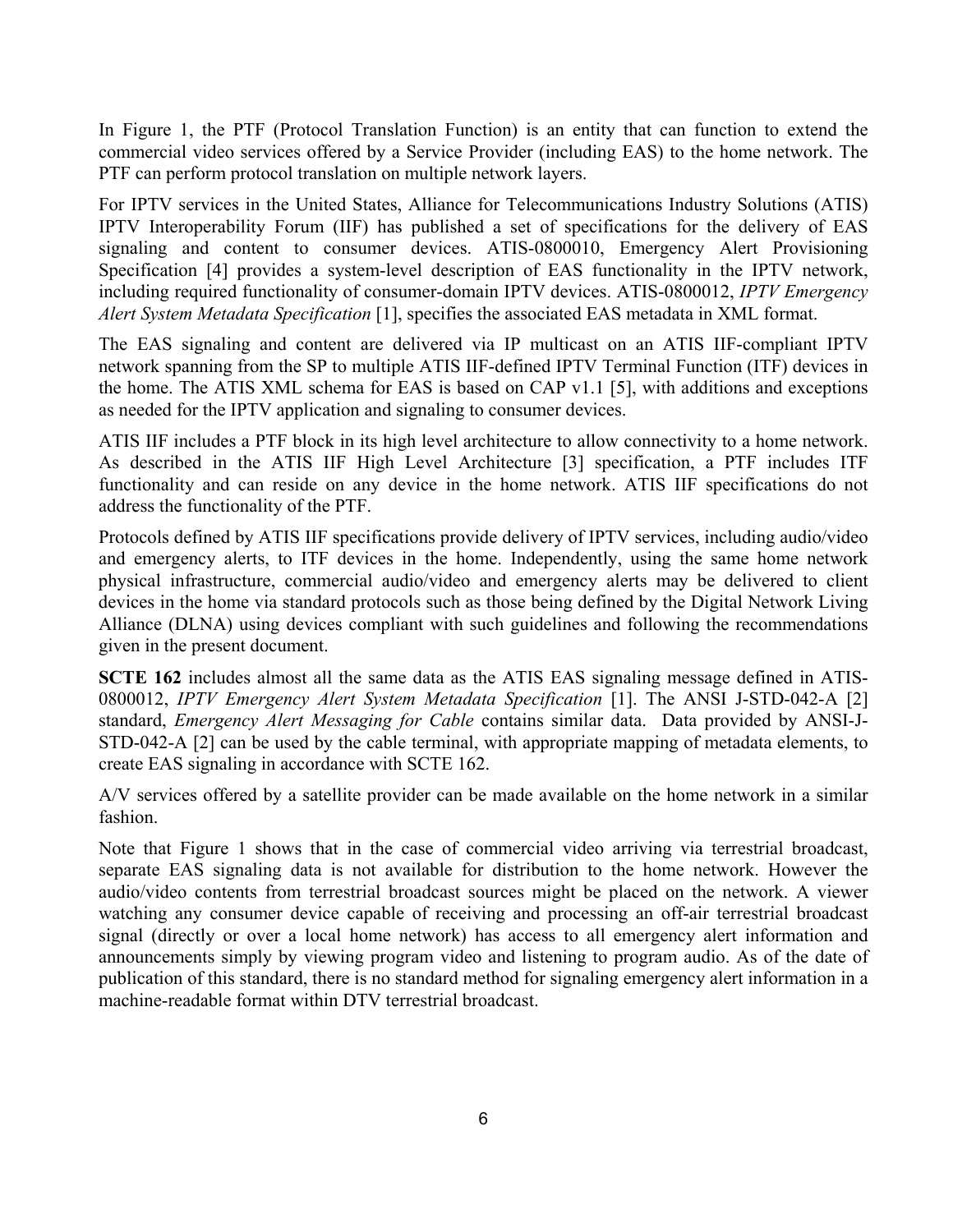#### <span id="page-10-0"></span>*3.2 Public Alert™ Receivers*

Readers should be aware that ANSI/CTA2009-B [6] defines minimum performance criteria for consumer electronic products designed to receive Specific Area Message Encoding (SAME) alert signals broadcast by the National Oceanic and Atmospheric Administration's Weather Radio network and Environment Canada's Meteorological Services of Canada Radio network. ANSI/CTA2009-B lists a number of alert Event Codes that may be encountered that are not available from other sources.

As defined by FEMA, the designated responsible government office for EAS, Specific Area Message Encoding is simply a category title. SAME consists of approximately 2200 FIPS codes (and 1200 equivalent codes in Canada called CFIPS) which define geographic targeting data.

#### <span id="page-10-1"></span>*3.3 The Need for Emergency Alert Signaling in the Home Network*

[Figure 2](#page-10-2) diagrams a PTF and DMS feeding commercial video services to a home network, where a Digital Media Renderer (or Player) receives them. This particular PTF includes a video display output as well as PVR functionality.



**Figure 2** Emergency Alerts in the Home Network

<span id="page-10-2"></span>In response to emergency alert signaling from the Service Provider, the PTF may acquire a Details Channel and switch its audio/video display output to that feed. In other situations, it may substitute real-time alert audio for program audio (whether from a live feed or via playback from disk storage). In yet other cases, it may overlay alert text on the video output.

On the right hand side in [Figure 2](#page-10-2) is a Digital Media Renderer or Player (DMR/DMP) with connectivity through the home network to the PTF/DMS. This client device also has DVR functionality. The desired response to an emergency alert event is the same in the DMR/DMP as it is in the PTF/DMS: depending on the type of alert, the audio/video output from the DMR/DMP is augmented with alert information: text, alert audio, or Details Channel audio/video (or a combination of these). The emergency alert signaling defined in SCTE 162 allows the DMR/DMP to respond to the alert event and produce the same user experience as he or she would have had with the PTF/DMS.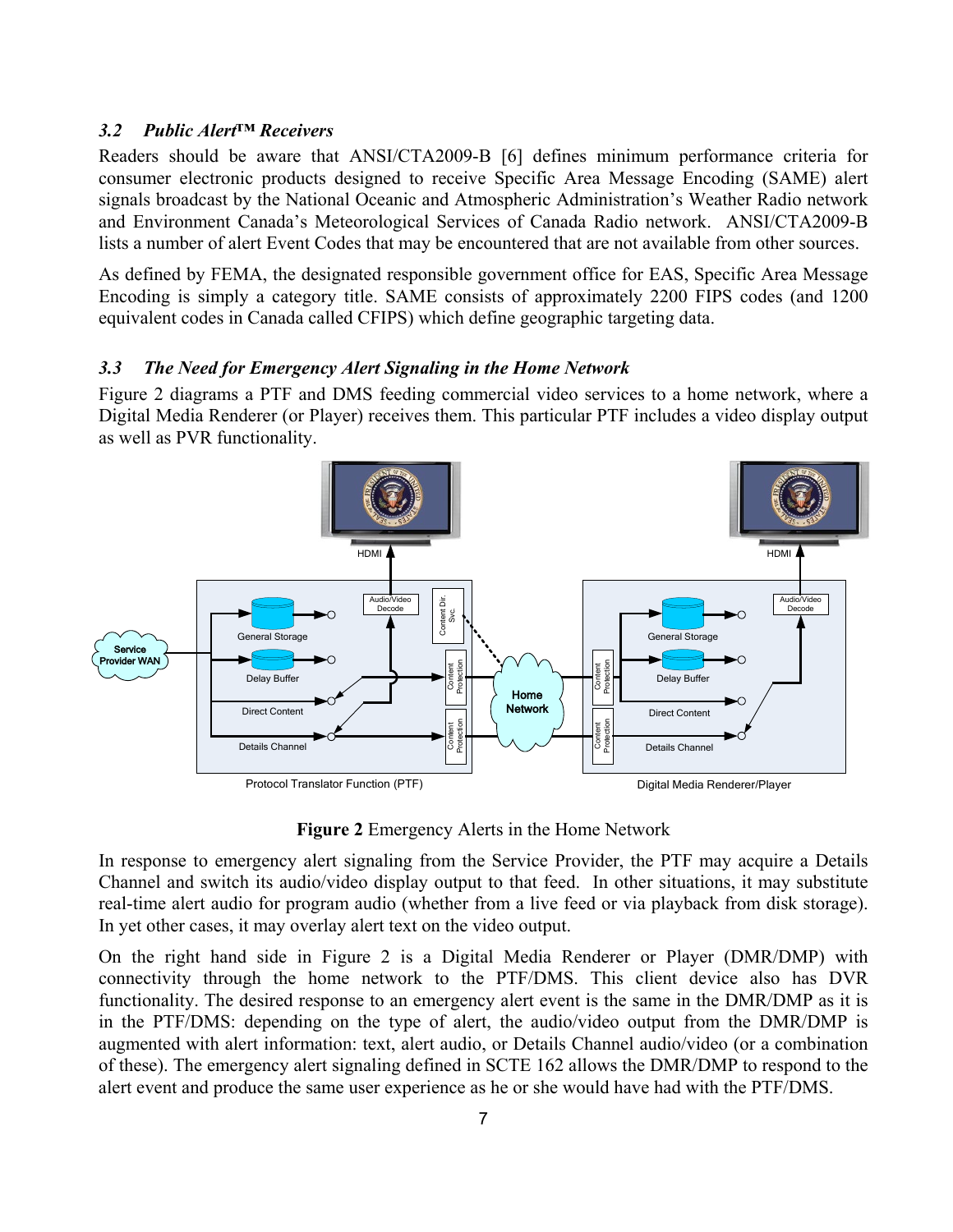#### <span id="page-11-0"></span>*3.4 Overview of Emergency Alert Metadata*

The following definitions of elements of emergency alert information are conveyed in the metadata of this standard. Note that some elements are optional, others must always be present, while others must be conditionally present. Textual items may be delivered multilingually.

- **AlertAudioReference** A reference to an audio stream or file providing alert audio.
- **AlertID** An identifier for the particular instance of the alert message, assigned by the originator of the message, also used for duplicate message detection. Not intended for display to the user. Required.
- **AlertPriority** indicates the priority of the alert. Allows receiving devices to disregard certain alerts under certain conditions or user preferences. Priority levels defined are:
	- Test operator test only; to be disregarded by consumer devices
	- Normal may be disregarded by consumer devices, at the discretion of the viewer
	- High must be presented unconditionally
- **AlertText** If the alert involves text, the actual text to be displayed. The display method for alert text is implementation-dependent. It may involve scrolling or paged text, with or without support for user interaction for control. Requirements for receiver behavior are outside the scope of this standard.
- **AlertTextBackgroundColor** Indicates the color to be used for the background for text display for this alert. Optional.
- **AlertTextFontColor** Indicates the color to be used for characters for text display for this alert. Optional.
- **AlertTextPause** Indicates, when present, the number of seconds to pause between repetitions of the display of repetitions of alert text. For implementations that use methods other than scrolling to display the text, the parameter may be disregarded. If the Alert Text Pause element is not provided, the number of seconds of the pause, if any, is at the discretion of the ITF designer.
- **AlertTextRepeatCount** Indicates, when present, the number of times the indicated alert text is to be repeated. For implementations that use methods other than scrolling to display the text, the parameter may be disregarded. If the Alert Text Repeat Count element is not provided, the number of repetitions, if any, is at the discretion of the ITF designer.
- **AlertVersion** Provides an additional indication of uniqueness of a particular emergency alert announcement. Used in conjunction with Sender ID and Alert ID to identify an instance of an emergency alert announcement, and to identify duplicates and announcements that have already been processed in the receiving device. By changing the value of Alert Version, the Service Provider can cause receiving devices to re-display the same alert.
- **AudioComponentRequired** A flag that indicates, when true, that the response to the alert must involve an audio component. Audio may be derived from a referenced file, or by acquisition of the Details Channel.
- **DetailsChannel** A reference to a Details channel, used by home network client devices to access the Details Channel audio/video feed from the Digital Media Server (DMS).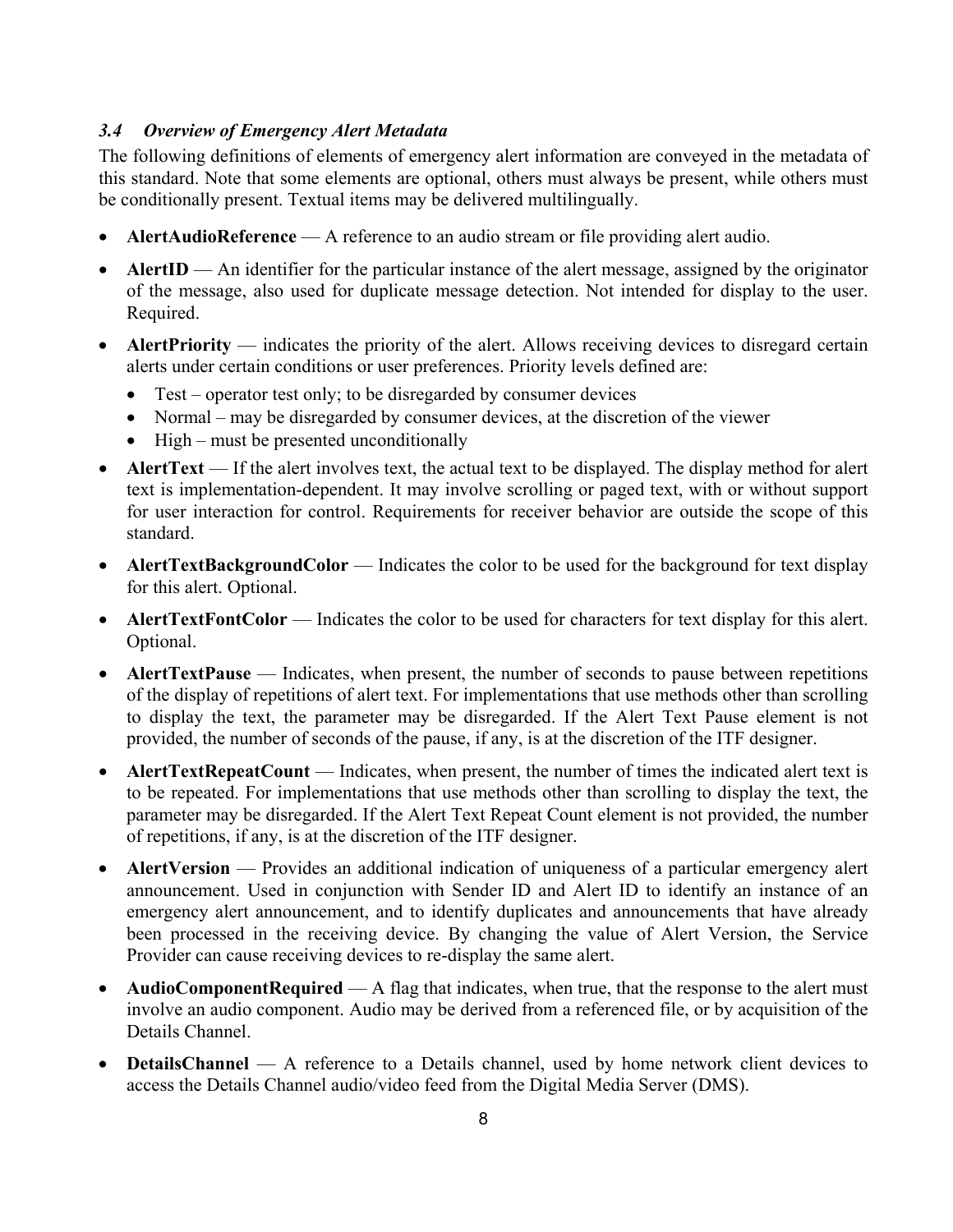- **EventCode** An abbreviated "event code" signifying the type of alert (for example "HWA" indicating High Wind Advisory). The FCC maintains a list of event code abbreviations in 47 C.F.R. §11.31(e) [\[8\].](#page-5-9) New codes may be added at any time. Required.
- **EventExpires** The time the event is over, for example the time of day the storm watch is concluded. Consumer devices may use this parameter to expire (erase) events from memory, and in screens summarizing active events. Optional; if not present, an expiration time 24 hours after reception of the alert message is assumed.
- **EventOnset** A date and time of day indicating the time the alert is to be in effect. For example, a Tsunami Warning (TSW) may be in effect starting at 1:00 pm. Optional; if not supplied, the onset is assumed to be the time of reception of the alert message.
- **ExceptionChannel** A reference to an Exception Channel.
- **GeographicArea** An indication of the geographic area affected by a given alert. If not provided, it is assumed that the alert is relevant to the location of the home network. Geographic areas are represented using INCITS 31-2009[R2014] [\[7\]](#page-5-10) state and county codes. Optional.
- **Headline** A textual "headline" for the event, usable by consumer devices at their discretion. An example headline might be "Thunderstorms in King County." Optional.
- **InterruptionText** Optional text notifying the viewer that normal programming has been **interrupted.**
- **InterruptionTextDuration** Indicates the amount of time the receiver is to display overlaid interruption text. Optional.
- LockoutDuration Indicates the number of seconds the receiving device is to disregard user input after responding to this EAS announcement signal. Optional. Requirements for receiver compliance with this element are outside the scope of this standard.
- **RetuneDuration** If the alert involves forced acquisition of a Details Channel, the amount of time the consumer receiver is to stay tuned to that channel. The specified time may be indefinite, in which case another subsequent alert message will specify the end point (a finite duration). This parameter must be specified if a valid Details Channel reference is provided. Requirements for receiver compliance with this element are outside the scope of this standard.
- **RetuneHold** Indicates the time period that the receiving device must disregard user attempts to tune away from the Details Channel. Optional. Requirements for receiver compliance with this element are outside the scope of this standard.
- **SenderID** A unique identifier associated with the originator of the message, used to detect duplicate transmissions of the same alert. Not intended for display to the user. Required.
- **SenderName** A human-readable name of the entity originating the alert message (for example "National Weather Service"). Optional.
- **Urgency**, **Severity**, **Certainty** Indications as to the urgency, severity, and certainty of the event. There are no requirements related to these indications. They may be used at the discretion of the consumer device, for example in informative displays. Optional.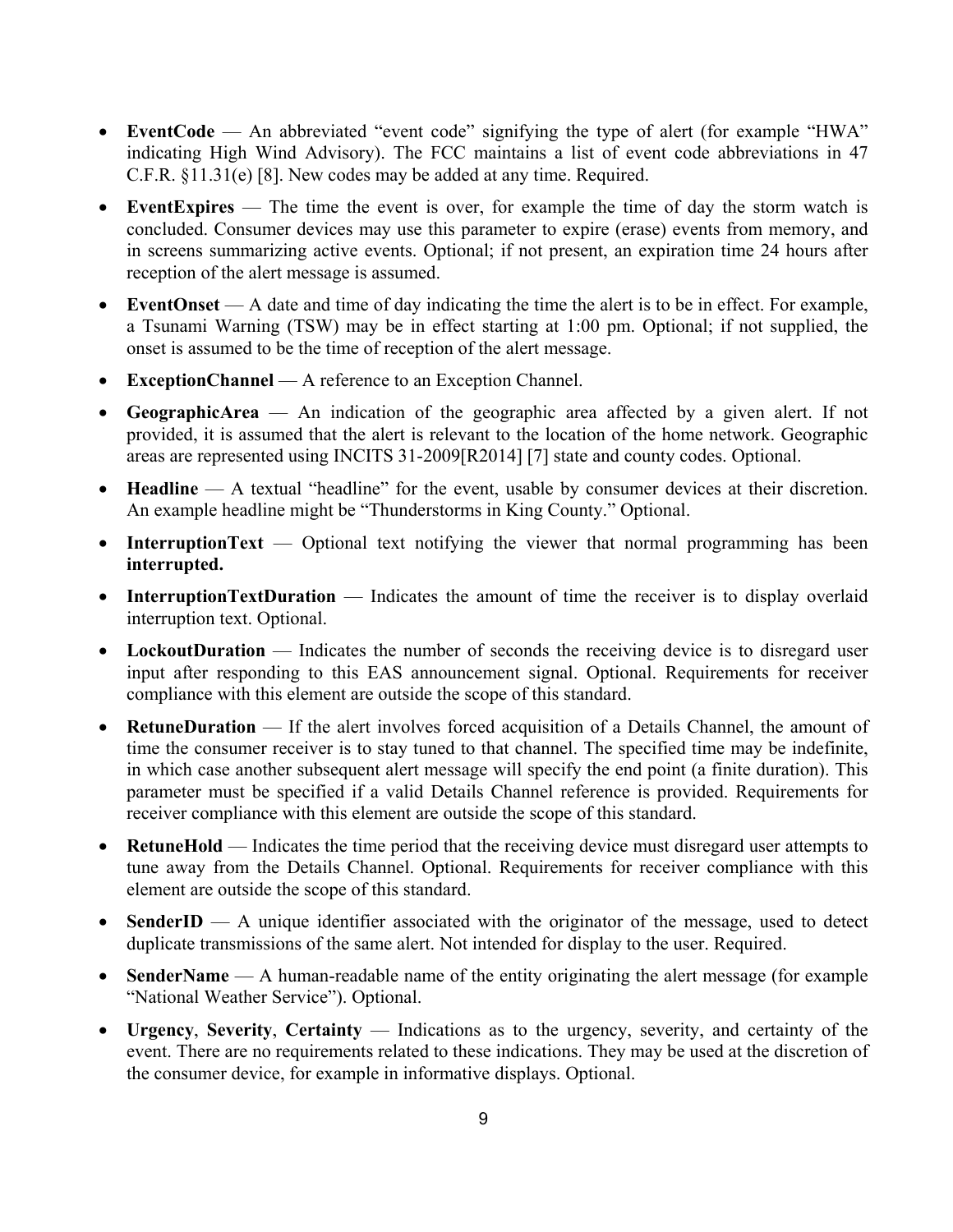• **VisualComponentRequired** — A flag that indicates, when true, that the response to the alert must involve a visual component. The visual component may be derived from provided Alert Text, or by acquisition of the Details Channel.

## <span id="page-13-0"></span>**4. SPECIFICATION (NORMATIVE)**

Instances of emergency alert metadata shall conform to the XML schema defined in ATIS-0800012 *IPTV Emergency Alert System Metadata Specification* [\[1\],](#page-5-5) as provided in the associated XML schema file named "ATIS-0800012.xsd." One **EASMetadata** element containing one **EASData** element shall be present. Metadata element definitions and usage rules shall conform to [\[1\].](#page-5-5) The following constraints shall apply:

- 1. **AlertAudioReference, ExceptionChannel,** and **DetailsChannel** shall use the **ResourceURL** choice in **ResourceLocatorType**
- 2. In the **ResourceURL**:
	- a. The protocol portion shall be http://.
	- b. The domain name portion shall be the dotted-IP address of the server in the home network where the content may be found.
- 3. **AlertAudioReference**, when present, shall reference a source of alert audio available in the home network.
- 4. **ExceptionChannel**, when present, shall reference an Exception Channel by means of URLs recognized by the DMS issuing the emergency alert metadata to the home network.
- 5. **DetailsChannel**, when present, shall reference a Details Channel by means of a URL recognized by the DMS issuing the emergency alert metadata to the home network.

Note that the metadata elements and data types **EIData**, **EIdataType**, and **EIinfoType** are present in the schema and are out of scope with respect to SCTE 162.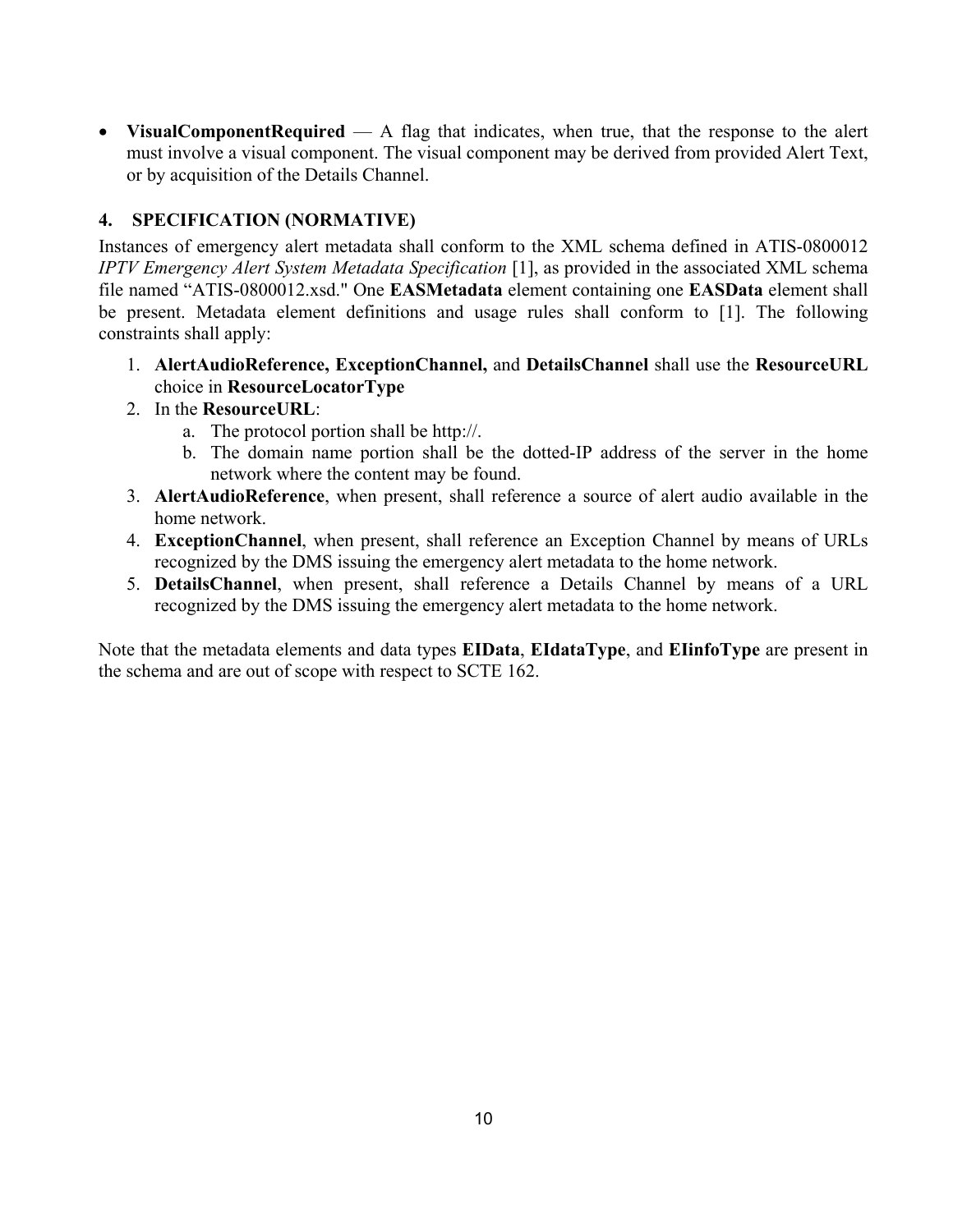## <span id="page-14-0"></span>**ANNEX A. ATIS XML SCHEMA (INFORMATIVE)**

The following XML schema is included here by permission of ATIS. It is contained in the file "ATIS-0800012.xsd" (part of the distribution package from ATIS of [\[1\].](#page-5-5)) The schema in "ATIS-0800012.xsd" is considered normative and takes precedence if any discrepancy is found.

| $\leq$ ?xml version="1.0" encoding="UTF-8"?>                                   |
|--------------------------------------------------------------------------------|
| <schema <="" th="" xmlns="http://www.w3.org/2001/XMLSchema"></schema>          |
| xmlns:cap="http://www.atis.org/iif/0800012/cap/1"                              |
| targetNamespace="http://www.atis.org/iif/0800012/eas/1"                        |
| xmlns:eas="http://www.atis.org/iif/0800012/eas/1"                              |
| xmlns:mps="http://www.atis.org/iif/0800013/mps/1"                              |
| elementFormDefault="qualified" version="0">                                    |
| <import <="" namespace="http://www.atis.org/iif/0800012/cap/1" th=""></import> |
| schemaLocation="ATIS-0800012 cap.xsd"/>                                        |
| <import <="" namespace="http://www.atis.org/iif/0800013/mps/1" th=""></import> |
| schemaLocation="ATIS-0800013.xsd"/>                                            |
|                                                                                |
| <simpletype name="AlertPriorityType"></simpletype>                             |
| <restriction base="string"></restriction>                                      |
| <enumeration value="Test"></enumeration>                                       |
| <enumeration value="Normal"></enumeration>                                     |
| <enumeration value="High"></enumeration>                                       |
| $\le$ /restriction>                                                            |
| $\le$ /simpleType>                                                             |
|                                                                                |
| <simpletype name="ColorType"></simpletype>                                     |
| <restriction base="hexBinary"></restriction>                                   |
| <maxlength value="3"></maxlength>                                              |
| <minlength value="3"></minlength>                                              |
| $\le$ /restriction>                                                            |
|                                                                                |
| <complextype name="TargetLocationType"></complextype>                          |
| <sequence></sequence>                                                          |
| <element name="StateCode" type="eas:StateCodeType"></element>                  |
| <element name="CountyCode" type="eas:CountyCodeType"></element>                |
| <element <="" name="SubDivision" th="" type="eas:SubDivisionType"></element>   |
| minOccurs="0" maxOccurs="8"/>                                                  |
| $\le$ /sequence>                                                               |
|                                                                                |
|                                                                                |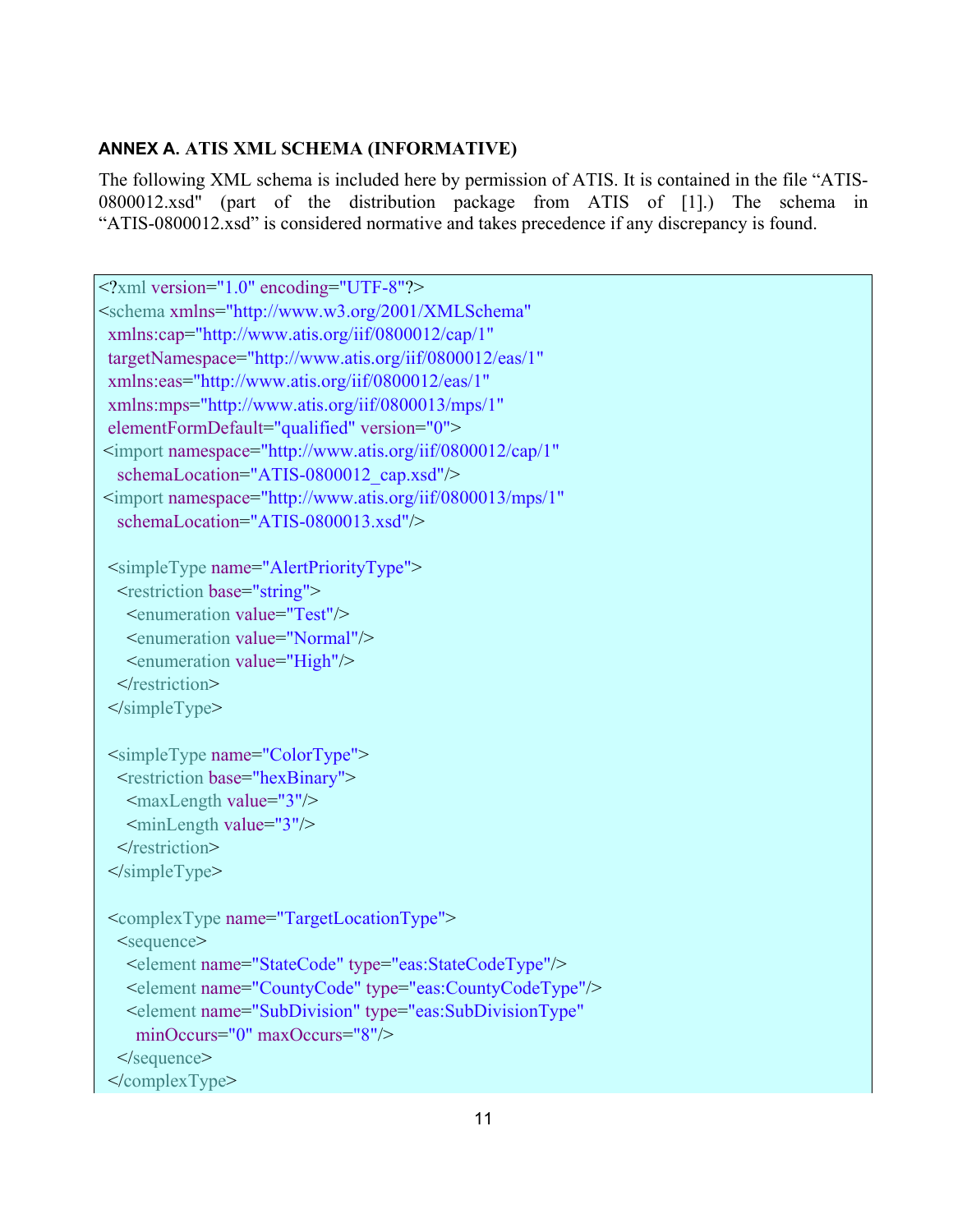```
 <simpleType name="StateCodeType">
  <restriction base="integer">
  \leqminInclusive value="0"/>
   <maxInclusive value="99"/>
 \le/restriction>
 </simpleType>
```

```
 <simpleType name="CountyCodeType">
  <restriction base="integer">
  \leqminInclusive value="0"/>
   <maxInclusive value="999"/>
 </restriction>
 </simpleType>
```

```
 <simpleType name="SubDivisionType">
  <restriction base="integer">
  \leqminInclusive value="0"/>
   <maxInclusive value="9"/>
 </restriction>
 </simpleType>
```

```
 <simpleType name="AlertVersionType">
 <restriction base="integer">
  \leqminInclusive value="0"/>
   <maxInclusive value="9999"/>
 </restriction>
 </simpleType>
```

```
 <element name="EASMetadata">
 <complexType>
   <choice>
    <element name="EIData" type="eas:EIdataType"/>
    <element name="EASData" type="eas:EASdataType"/>
   </choice>
 </complexType>
 </element>
```

```
 <complexType name="EIdataType">
 <sequence>
   <element name="SenderID" type="string"/>
   <element name="AlertID" type="string"/>
```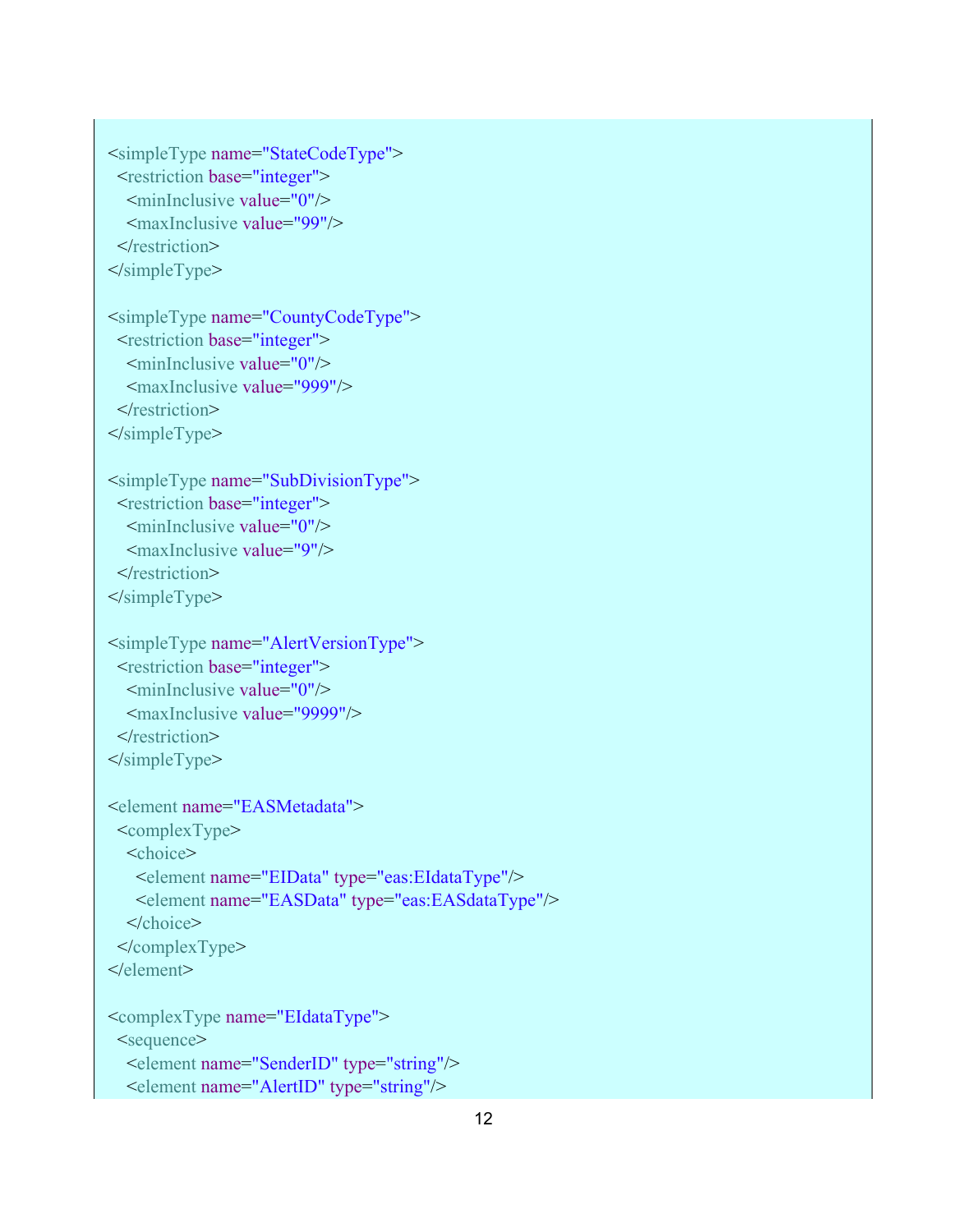<element name="EventCode" type="cap:ValueType"/> <element name="EventOnset" type="dateTime" minOccurs="0"/> <element name="EventExpires" type="dateTime"/> <element name="Urgency" type="cap:urgencyType" minOccurs="0"/> <element name="Severity" type="cap:severityType" minOccurs="0"/> <element name="Certainty" type="cap:certaintyType" minOccurs="0"/> <element name="Info" type="eas:EIinfoType" minOccurs="0" maxOccurs="unbounded"/> <element name="Area" type="cap:areaType" minOccurs="0" maxOccurs="unbounded"/> </sequence> <attribute name="AudioComponentRequired" type="boolean" use="required"/> <attribute name="VisualComponentRequired" type="boolean" use="required"/> </complexType> <complexType name="EIinfoType"> <sequence> <element name="Language" type="language" default="en-US" minOccurs="0"/> <element name="SenderName" type="string" minOccurs="0"/> <element name="Headline" type="string" minOccurs="0"/> <element name="AlertText" type="string" minOccurs="0"/> <element name="AlertAudioReference" type="mps:ResourceLocatorType" minOccurs="0"/> <element name="InterruptionText" type="string" minOccurs="0"/> <element name="InterruptionTextDuration" type="integer" minOccurs="0"/> </sequence> </complexType> <complexType name="EASdataType"> <sequence> <element name="SenderID" type="string"/> <element name="AlertID" type="string"/> <element name="AlertVersion" type="eas:AlertVersionType"/> <element name="EventCode" type="cap:ValueType"/> <element name="EventOnset" type="dateTime" minOccurs="0"/> <element name="EventExpires" type="dateTime"/> <element name="AlertPriority" type="eas:AlertPriorityType"/> <element name="AlertTextBackgroundColor" type="eas:ColorType" minOccurs="0"/> <element name="AlertTextFontColor" type="eas:ColorType" minOccurs="0"/> <element name="AlertTextRepeatCount" type="integer" minOccurs="0"/> <element name="AlertTextPause" type="integer" minOccurs="0"/> <element name="DetailsChannel" type="mps:ResourceLocatorType" minOccurs="0"/> <element name="RetuneDuration" type="integer" minOccurs="0"/> <element name="Urgency" type="cap:urgencyType" minOccurs="0"/>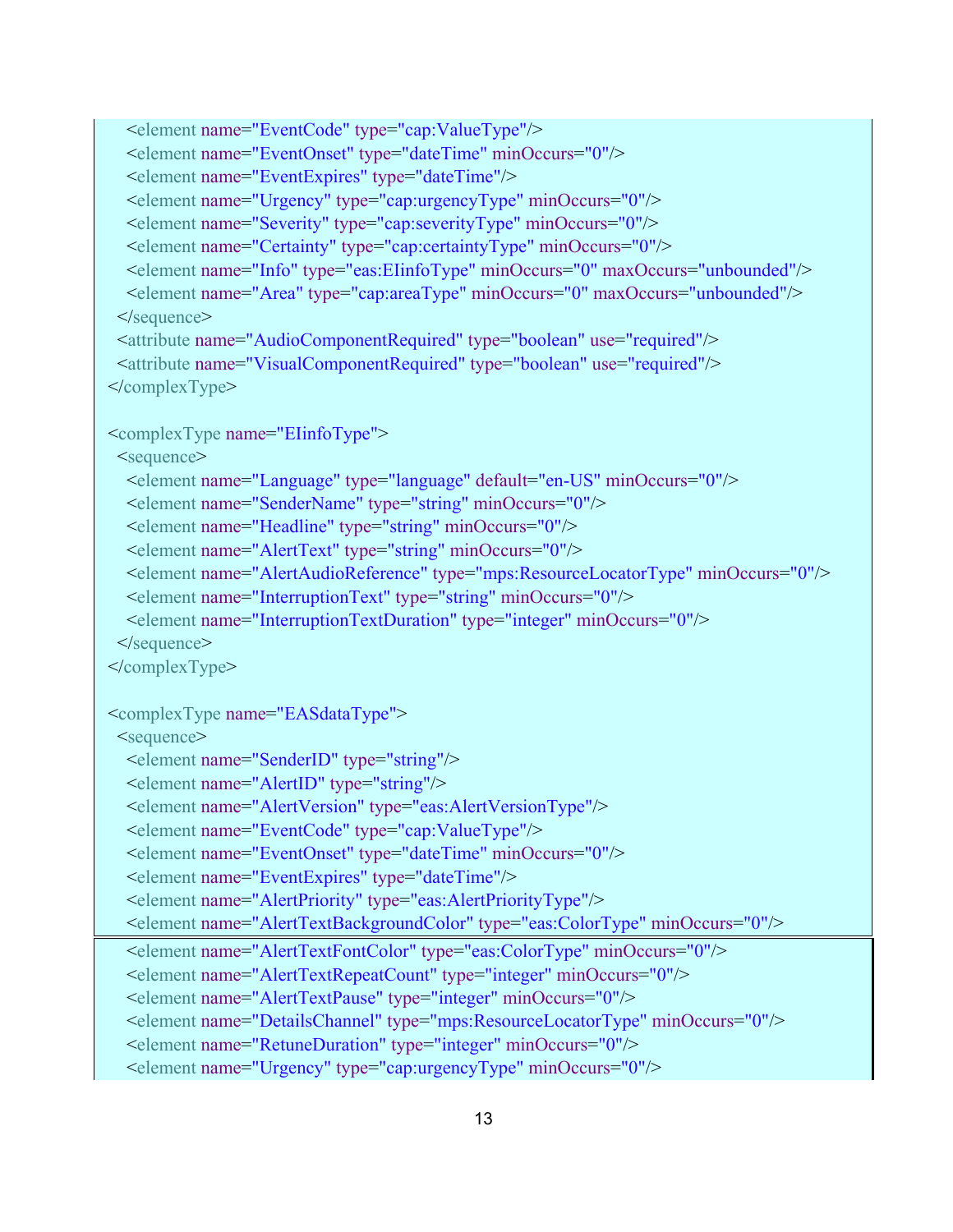```
 <element name="Severity" type="cap:severityType" minOccurs="0"/>
    <element name="Certainty" type="cap:certaintyType" minOccurs="0"/>
    <element name="ExceptionChannel" type="mps:ResourceLocatorType" minOccurs="0"
     maxOccurs="unbounded"/>
    <element name="RetuneHold" type="integer" minOccurs="0"/>
    <element name="LockoutDuration" type="integer" minOccurs="0"/>
    <element name="TargetLocation" type="eas:TargetLocationType" minOccurs="0" 
maxOccurs="unbounded"/>
    <element name="info" type="eas:EASinfoType" minOccurs="0" maxOccurs="unbounded"/>
   </sequence>
   <attribute name="AudioComponentRequired" type="boolean"
    use="required"/>
   <attribute name="VisualComponentRequired" type="boolean"
    use="required"/>
  </complexType>
  <complexType name="EASinfoType">
   <sequence>
    <element name="Language" type="language" default="en-US" minOccurs="0"/>
    <element name="SenderName" type="string" minOccurs="0"/>
    <element name="Headline" type="string" minOccurs="0"/>
    <element name="AlertText" type="string" minOccurs="0"/>
    <element name="AlertAudioReference" type="mps:ResourceLocatorType" minOccurs="0"/>
    <element name="InterruptionText" type="string" minOccurs="0"/>
    <element name="InterruptionTextDuration" type="integer" minOccurs="0"/>
   </sequence>
  </complexType>
</schema>
```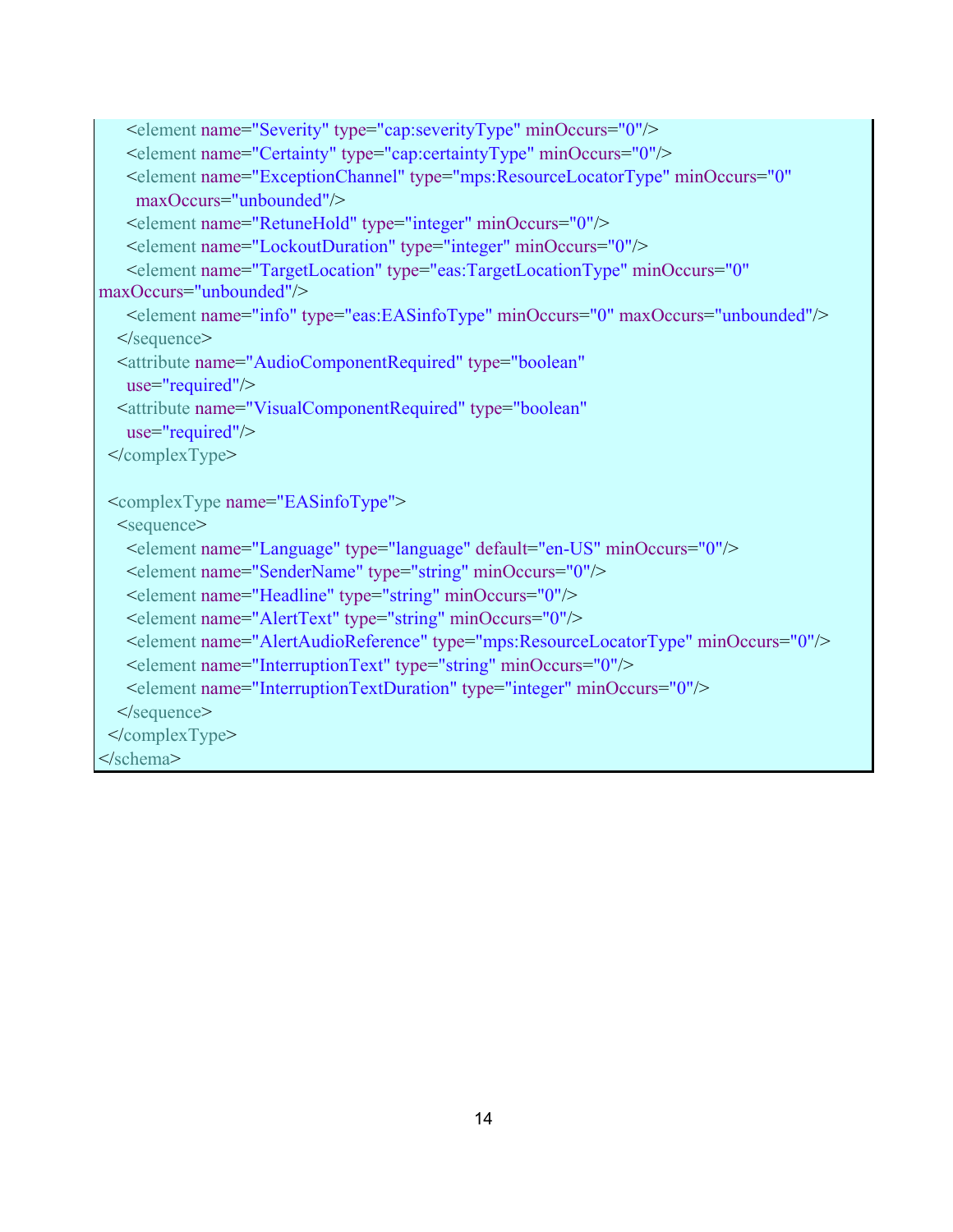#### <span id="page-18-0"></span>**ANNEX B. EXAMPLE XML INSTANCE – EAS SIGNALING MESSAGE (INFORMATIVE)**

The following is an example XML instance document containing **EASMetadata** compliant with **[SCTE 162](#page-4-3)**. This example instance provides sufficient information to allow this document to be validated against the underlying ATIS-0800012 EAS XML schema. DMR/DMP clients may be designed such that they do not attempt to pre-validate before parsing and processing. It is the responsibility of the DMS to issue only properly formed XML instance documents.

This example alert is a Child Abduction Emergency (CAE) originated from the Los Angeles police department, and is targeted to all of Los Angeles County, CA. It is normal-priority and has only a visual component required. The alert has a textual and a separate audio component, as well as a Details Channel reference.

```
\leq?xml version="1.0" encoding="UTF-8"?>
<EASMetadata 
      xmlns="http://www.atis.org/schemas/0800012/eas/1"
      xmlns:xsi="http://www.w3.org/2001/XMLSchema-instance"
      xsi:schemaLocation="http://www.atis.org/schemas/0800012/eas/1 ATIS-0800012.xsd"
      xmlns:cap="http://www.atis.org/schemas/0800012/cap/1"
      xmlns:mps="http://www.atis.org/schemas/0800013/mps/1"
      xmlns:xml="http://www.w3.org/XML/1998/namespace">
      <EASData AudioComponentRequired="false"
            VisualComponentRequired="true">
            <SenderID>karo@clets.doj.ca.gov</SenderID>
            \leqAlertID\geqKAR0-0306112239-SW\leqAlertID\geq<AlertVersion>0</AlertVersion>
            <EventCode>
                   <cap:valueName>same</cap:valueName>
                   <cap:value>CAE</cap:value>
            </EventCode>
            <EventExpires>2008-08-01T12:01:00</EventExpires>
            <AlertPriority>Normal</AlertPriority>
            <AlertTextBackgroundColor>FFFF00</AlertTextBackgroundColor>
            <AlertTextFontColor>000000</AlertTextFontColor>
            <AlertTextRepeatCount>0</AlertTextRepeatCount>
            <AlertTextPause>2</AlertTextPause>
            <DetailsChannel>
                   <mps:ResourceURL>
                          http://192.168.1.56:57749/tuner1/LAPD-TV.mpg
                   </mps:ResourceURL>
            </DetailsChannel>
            <RetuneDuration>2</RetuneDuration>
            <Urgency>Immediate</Urgency>
```